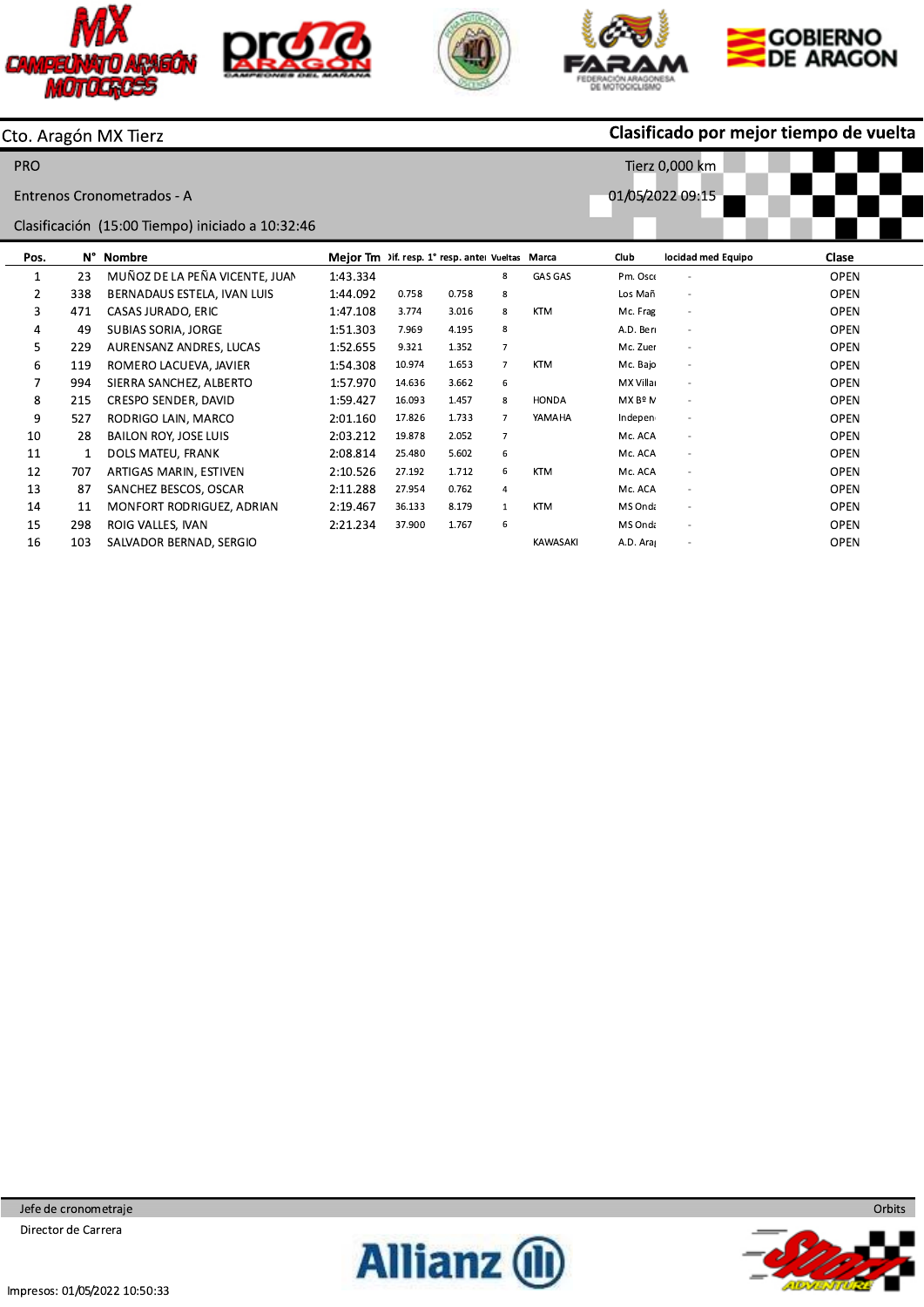







Tierz 0,000 km

01/05/2022 09:35



## Clasificado por mejor tiempo de vuelta

Cto. Aragón MX Tierz

PRO

Entrenos Cronometrados - B

Clasificación (15:00 Tiempo) iniciado a 10:51:32

| Pos. | N°  | Nombre                       | Meior Tm Dif. resp. 1° resp. ante Vueltas Marca |          |        |                |                 | Club      | locidad med Equipo       | Clase       |
|------|-----|------------------------------|-------------------------------------------------|----------|--------|----------------|-----------------|-----------|--------------------------|-------------|
| 1    | 223 | TORRIJO SIESO. DIEGO         | 1:37.095                                        |          |        | 9              |                 | Sinespor  | $\overline{\phantom{m}}$ | <b>OPEN</b> |
| 2    | 66  | ALFARO ZORZANO, JAVIER       | 1:41.362                                        | 4.267    | 4.267  | 9              | <b>KTM</b>      | Mc. Cala  | $\sim$                   | <b>OPEN</b> |
| 3    | 6   | LORENTE MUÑOZ, ELIO          | 1:43.272                                        | 6.177    | 1.910  | 9              | HUSQVARNA       | Mc. Zuer  | $\overline{\phantom{a}}$ | <b>OPEN</b> |
| 4    | 74  | REY ALLUE, JUAN CARLOS       | 1:48.458                                        | 11.363   | 5.186  | 8              | YAMAHA          | Sinespor  | $\overline{\phantom{a}}$ | <b>EVO</b>  |
| 5    | 30  | TOLON PEREZ, MARCO           | 1:50.920                                        | 13.825   | 2.462  | $\overline{7}$ |                 | Correcar  | $\overline{\phantom{a}}$ | <b>OPEN</b> |
| 6    | 111 | PALACIOS MERINO, EZEQUIEL    | 1:52.786                                        | 15.691   | 1.866  | 8              |                 | Mc. ACA   | $\overline{\phantom{a}}$ | <b>OPEN</b> |
|      | 103 | SALVADOR BERNAD, SERGIO      | 1:53.614                                        | 16.519   | 0.828  | 8              | <b>KAWASAKI</b> | A.D. Ara  | $\overline{\phantom{a}}$ | <b>OPEN</b> |
| 8    | 25  | LLUCH LIARTE, JUAN CARLOS    | 1:54.142                                        | 17.047   | 0.528  | 8              | <b>KTM</b>      | Mc. Zuer  | $\sim$                   | <b>OPEN</b> |
| 9    | 249 | MARTINEZ COTELO, SANTIAGO    | 1:54.317                                        | 17.222   | 0.175  | 8              |                 | Mc. La To | $\overline{\phantom{a}}$ | <b>OPEN</b> |
| 10   | 98  | PAÑART MUR, EMILIO           | 1:54.862                                        | 17.767   | 0.545  | 8              | HUSOVARNA       | Sinespor  | ٠                        | <b>OPEN</b> |
| 11   | 359 | CUARTERO MIRAMON, RAUL       | 1:55.470                                        | 18.375   | 0.608  | 8              |                 | Mc. La N  | $\overline{\phantom{a}}$ | <b>OPEN</b> |
| 12   | 317 | <b>GRAMUN IBARZ, ALBERTO</b> | 1:55.518                                        | 18.423   | 0.048  | $\overline{7}$ |                 | Mc. Segr  | $\overline{\phantom{a}}$ | <b>OPEN</b> |
| 13   | 16  | BAUTISTA SERRANO, IVAN       | 1:58.391                                        | 21.296   | 2.873  | 8              | YAMAHA          | Mc. ACA   | $\sim$                   | <b>OPEN</b> |
| 14   | 655 | LOSANTOS AYENSA, ALBERTO     | 1:58.660                                        | 21.565   | 0.269  | 8              | <b>KTM</b>      | Mc. La Tr | $\sim$                   | <b>OPEN</b> |
| 15   | 492 | ARIE BORDETAS, IMANOL        | 1.59.295                                        | 22.200   | 0.635  | 8              |                 | Mc. Salv  | $\sim$                   | <b>OPEN</b> |
| 16   | 194 | MARZA GAUCHIA, JOSE DANIEL   | 2:04.772                                        | 27.677   | 5.477  | 7              | <b>KAWASAKI</b> | MS Onda   | $\overline{\phantom{a}}$ | <b>OPEN</b> |
| 17   | 20  | PEREZ OSANZ, JAVIER          | 2:20.519                                        | 43.424   | 15.747 | 6              | <b>HONDA</b>    | Sinespor  | ٠                        | <b>EVO</b>  |
| 18   | 960 | KOTELNYKOV, VOLODYMIR        | 2:58.795                                        | 1:21.700 | 38.276 | 4              |                 | Mc. ACA   | $\overline{a}$           | <b>OPEN</b> |

Jefe de cronometraje Director de Carrera



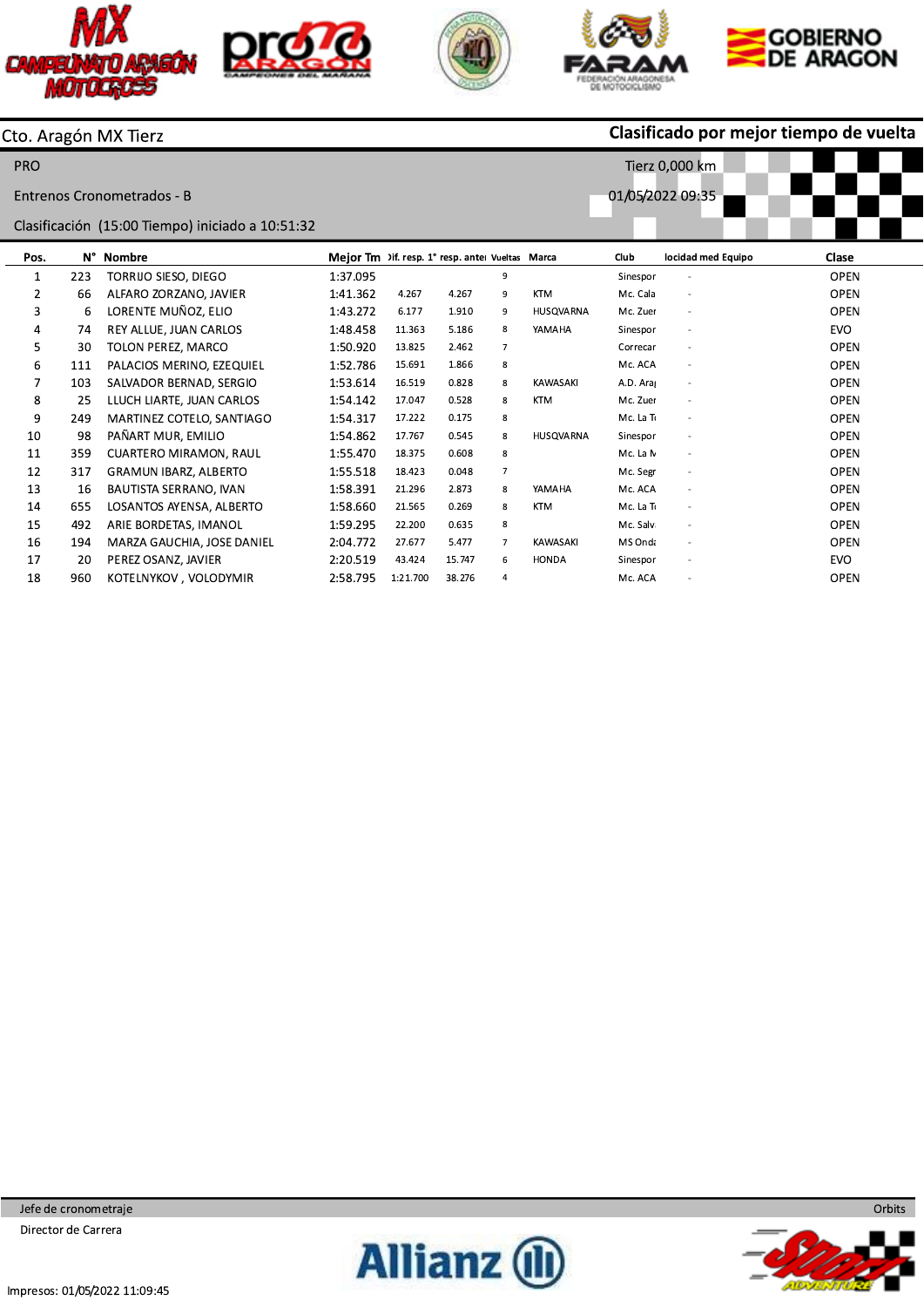









**Clasificado por vueltas** 

## Cto. Aragón MX Tierz

| <b>PRO</b> |                |                                                 |                           |        |                 |         | Tierz 0,000 km   |               |             |                          |
|------------|----------------|-------------------------------------------------|---------------------------|--------|-----------------|---------|------------------|---------------|-------------|--------------------------|
|            | 1ª Manga       |                                                 |                           |        |                 |         | 01/05/2022 11:00 |               |             |                          |
|            |                | Carrera (20:00 y 2 Vueltas) iniciado a 12:10:11 |                           |        |                 |         |                  |               |             |                          |
| Pos.       | N°             | Nombre                                          | Club                      | Equipo | Marca           | Vueltas | Mejor Tm         | Dif. resp. 1° |             | Puntos Velocidad medi    |
| 1          | 223            | TORRIJO SIESO, DIEGO                            | <b>Sinesponsor Racing</b> |        |                 | 16      | 1:36.613         |               | 25          |                          |
| 2          | 66             | ALFARO ZORZANO, JAVIER                          | Mc. Calahorra             |        | <b>KTM</b>      | 16      | 1:38.971         | 1:11.409      | 22          | ٠                        |
| 3          | 338            | BERNADAUS ESTELA, IVAN LUIS                     | Los Mañicos               |        |                 | 16      | 1:40.638         | 1:20.408      | 20          |                          |
| 4          | 6              | LORENTE MUÑOZ, ELIO                             | Mc. Zuera                 |        | HUSQVARNA       | 16      | 1:40.316         | 1:24.467      | 18          |                          |
| 5          | 23             | MUÑOZ DE LA PEÑA VICENTE, JUAN                  | Pm. Oscense               |        | <b>GAS GAS</b>  | 16      | 1:40.543         | 1:48.042      | 16          | $\overline{a}$           |
| 6          | 11             | MONFORT RODRIGUEZ, ADRIAN                       | MS Onda                   |        | <b>KTM</b>      | 15      | 1:44.573         | 1 Vuelta      | 15          | $\blacksquare$           |
|            | 229            | AURENSANZ ANDRES, LUCAS                         | Mc. Zuera                 |        |                 | 15      | 1:47.160         | 1 Vuelta      | 14          | $\overline{\phantom{a}}$ |
| 8          | 49             | SUBIAS SORIA, JORGE                             | A.D. Bernal Racing Team   |        |                 | 15      | 1:46.815         | 1 Vuelta      | $\mathbf 0$ | $\sim$                   |
| 9          | 994            | SIERRA SANCHEZ, ALBERTO                         | MX Villarquemado          |        |                 | 15      | 1:47.945         | 1 Vuelta      | 13          | ٠                        |
| 10         | 119            | ROMERO LACUEVA, JAVIER                          | Mc. Bajo Aragón           |        | <b>KTM</b>      | 15      | 1:48.866         | 1 Vuelta      | 12          | $\overline{\phantom{a}}$ |
| 11         | 30             | TOLON PEREZ, MARCO                              | Correcaminos Mc.          |        |                 | 15      | 1:48.580         | 1 Vuelta      | 11          | ٠                        |
| 12         | 111            | PALACIOS MERINO, EZEQUIEL                       | Mc. ACA                   |        |                 | 15      | 1:48.637         | 1 Vuelta      | 10          |                          |
| 13         | 103            | SALVADOR BERNAD, SERGIO                         | A.D. Aragon Sport         |        | <b>KAWASAKI</b> | 14      | 1:52.104         | 2 Vueltas     | 9           |                          |
|            | No clasificado |                                                 |                           |        |                 |         |                  |               |             |                          |
| NT         | 471            | CASAS JURADO, ERIC                              | Mc. Fraga                 |        | <b>KTM</b>      | 5       | 1:44.907         | <b>NT</b>     | 0           |                          |

| Márgen de victoria             | Velocidad media          | Mejor t° de vuelta | Mejor Vel.               | Mejor vuelta para          |
|--------------------------------|--------------------------|--------------------|--------------------------|----------------------------|
| 1:11.409                       | $\overline{\phantom{a}}$ | 1:36.613           | $\overline{\phantom{0}}$ | 223 - TORRIJO SIESO, DIEGO |
|                                |                          |                    |                          |                            |
| Jefe de cronometraje           |                          |                    |                          | Orbits                     |
| Director de Carrera            |                          |                    |                          |                            |
|                                |                          |                    |                          |                            |
|                                |                          |                    |                          |                            |
| $Impraces(0)$ $AE$ 002 5.26.11 |                          |                    |                          |                            |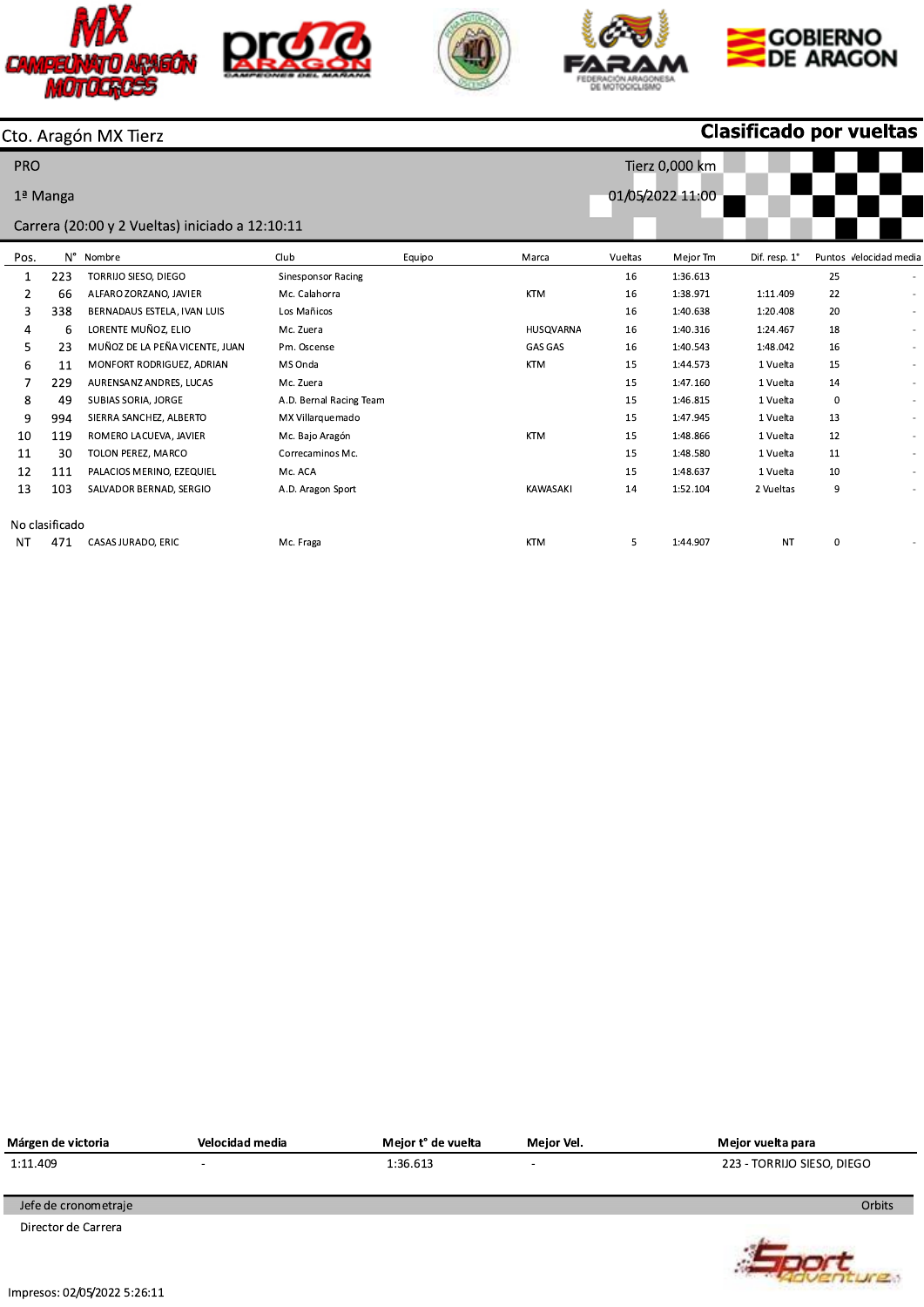



A.D. Aragon Sport







**Clasificado por vueltas** 

## Cto. Aragón MX Tierz

14

103

SALVADOR BERNAD, SERGIO

| <b>PRO</b> |            |                                                 |                           | Tierz 0,000 km |                  |         |          |               |   |                          |  |  |
|------------|------------|-------------------------------------------------|---------------------------|----------------|------------------|---------|----------|---------------|---|--------------------------|--|--|
|            | $2a$ Manga |                                                 |                           |                | 01/05/2022 12:45 |         |          |               |   |                          |  |  |
|            |            | Carrera (20:00 y 2 Vueltas) iniciado a 13:43:18 |                           |                |                  |         |          |               |   |                          |  |  |
| Pos.       |            | N° Nombre                                       | Club                      | Equipo         | Marca            | Vueltas | Mejor Tm | Dif. resp. 1° |   | Puntos Velocidad medi    |  |  |
| 1          | 223        | TORRIJO SIESO, DIEGO                            | <b>Sinesponsor Racing</b> |                |                  | 15      | 1:37.193 |               | 0 |                          |  |  |
| 2          | 66         | ALFARO ZORZANO, JAVIER                          | Mc. Calahorra             |                | <b>KTM</b>       | 15      | 1:41.022 | 27.681        | 0 |                          |  |  |
| 3          | 338        | BERNADAUS ESTELA, IVAN LUIS                     | Los Mañicos               |                |                  | 15      | 1:41.381 | 44.641        | 0 | $\overline{\phantom{a}}$ |  |  |
| 4          | 23         | MUÑOZ DE LA PEÑA VICENTE, JUAN                  | Pm. Oscense               |                | <b>GAS GAS</b>   | 15      | 1:43.059 | 57.227        | 0 |                          |  |  |
| 5          | 6          | LORENTE MUÑOZ, ELIO                             | Mc. Zuera                 |                | HUSQVARNA        | 15      | 1:42.266 | 57.928        | 0 |                          |  |  |
| 6          | 11         | MONFORT RODRIGUEZ, ADRIAN                       | MS Onda                   |                | <b>KTM</b>       | 15      | 1:43.047 | 1:30.461      | 0 |                          |  |  |
|            | 471        | CASAS JURADO, ERIC                              | Mc. Fraga                 |                | <b>KTM</b>       | 15      | 1:45.476 | 1:36.213      | 0 |                          |  |  |
| 8          | 49         | SUBIAS SORIA, JORGE                             | A.D. Bernal Racing Team   |                |                  | 15      | 1:14.474 | 1:45.213      | 0 |                          |  |  |
| 9          | 994        | SIERRA SANCHEZ, ALBERTO                         | MX Villarquemado          |                |                  | 15      | 1:46.382 | 1:46.093      | 0 |                          |  |  |
| 10         | 119        | ROMERO LACUEVA, JAVIER                          | Mc. Bajo Aragón           |                | <b>KTM</b>       | 14      | 1:47.522 | 1 Vuelta      | 0 |                          |  |  |
| 11         | 229        | AURENSANZ ANDRES, LUCAS                         | Mc. Zuera                 |                |                  | 14      | 1:47.917 | 1 Vuelta      | 0 |                          |  |  |
| 12         | 111        | PALACIOS MERINO, EZEQUIEL                       | Mc. ACA                   |                |                  | 14      | 1:48.776 | 1 Vuelta      | 0 |                          |  |  |
| 13         | 30         | TOLON PEREZ, MARCO                              | Correcaminos Mc.          |                |                  | 14      | 1:49.359 | 1 Vuelta      | 0 |                          |  |  |

KAWASAKI

 $14$ 

1:51.755

1 Vuelta

 $\mathbf 0$ 

| Márgen de victoria   | Velocidad media          | Mejor t° de vuelta | Meior Vel.               | Meior vuelta para        |
|----------------------|--------------------------|--------------------|--------------------------|--------------------------|
| 27.681               | $\overline{\phantom{a}}$ | 1:14.474           | $\overline{\phantom{a}}$ | 49 - SUBIAS SORIA, JORGE |
|                      |                          |                    |                          |                          |
| Jefe de cronometraje |                          |                    |                          | Orbits                   |
| Director de Carrera  |                          |                    |                          |                          |

Impresos: 01/05/2022 14:10:05

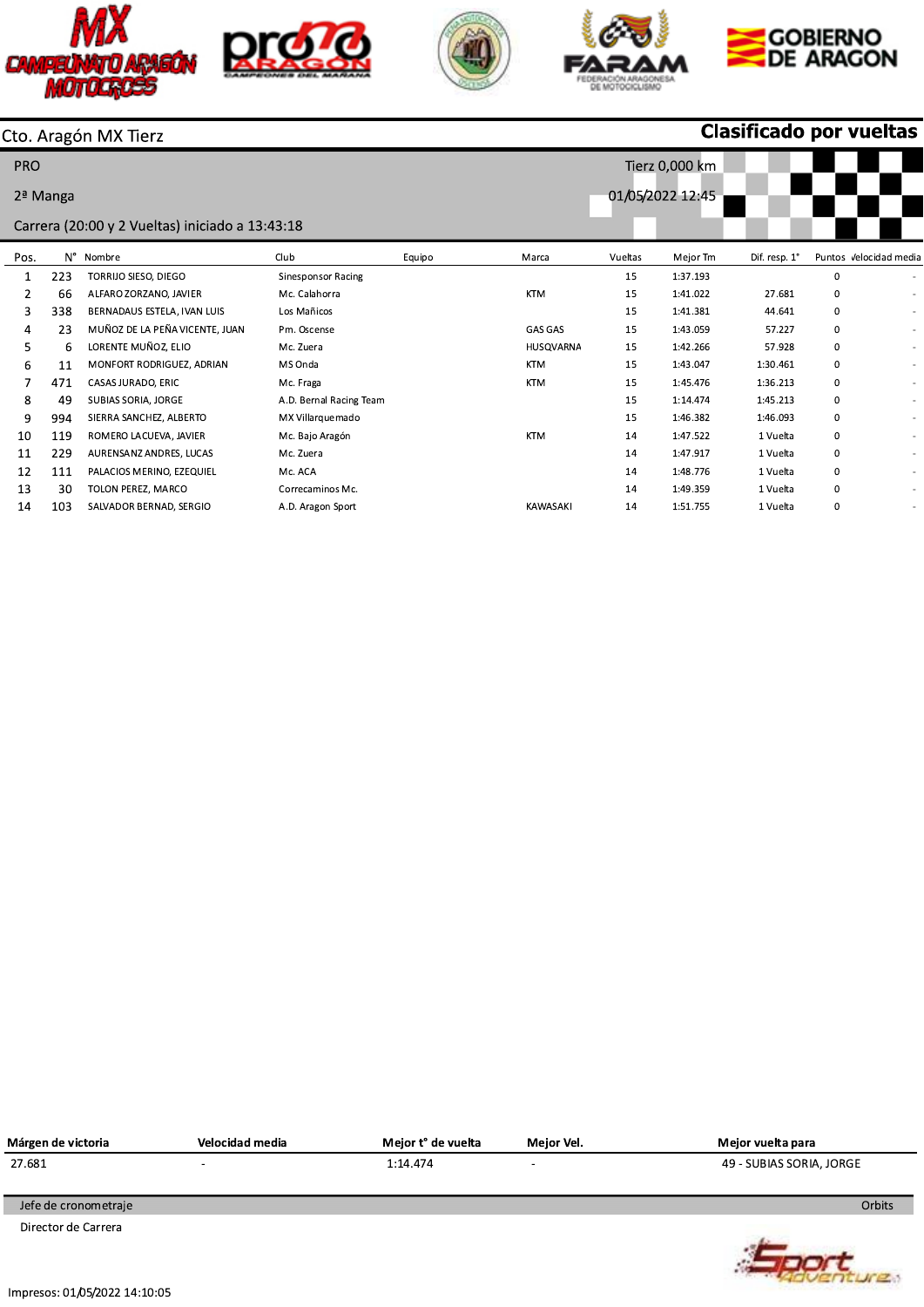









# Cto. Aragón MX Tierz

#### PRO

### **Final PRO**



| Pos. |     | N° Nombre                      | 1M | 2M | Total puntos Club |                           | Marca      | Nº Lic.   | Clase       |
|------|-----|--------------------------------|----|----|-------------------|---------------------------|------------|-----------|-------------|
|      | 223 | TORRIJO SIESO, DIEGO           | 25 | 25 | 50                | <b>Sinesponsor Racing</b> |            | 55524-HU  | <b>OPEN</b> |
|      | 66  | ALFARO ZORZANO, JAVIER         | 22 | 22 | 44                | Mc. Calahorra             | <b>KTM</b> | 242249-RI | <b>OPEN</b> |
| 3    | 338 | BERNADAUS ESTELA, IVAN LUIS    | 20 | 20 | 40                | Los Mañicos               |            | 55531-Z   | <b>OPEN</b> |
| 4    | 23  | MUÑOZ DE LA PEÑA VICENTE, JUAN | 16 | 18 | 34                | Pm. Oscense               | GAS GAS    | 55548-HU  | <b>OPEN</b> |
|      | -6  | LORENTE MUÑOZ, ELIO            | 18 | 16 | 34                | Mc. Zuera                 | HUSQVARNA  | 55711-Z   | <b>OPEN</b> |
| ь    | 11  | MONFORT RODRIGUEZ, ADRIAN      | 15 | 15 | 30                | MS Onda                   | <b>KTM</b> | 252007-CS | <b>OPEN</b> |
|      | 49  | SUBIAS SORIA, JORGE            | 13 | 13 | 26                | A.D. Bernal Racing Team   |            | 55668-Z   | <b>OPEN</b> |
| 8    | 994 | SIERRA SANCHEZ, ALBERTO        | 12 | 12 | 24                | MX Villarquemado          |            | 55596-TE  | <b>OPEN</b> |
| 9    | 229 | AURENSANZ ANDRES, LUCAS        | 14 | 10 | 24                | Mc. Zuera                 |            | 55537-Z   | <b>OPEN</b> |
| 10   | 119 | ROMERO LACUEVA, JAVIER         | 11 | 11 | 22                | Mc. Bajo Aragón           | <b>KTM</b> | 55619-TE  | <b>OPEN</b> |
| 11   | 111 | PALACIOS MERINO, EZEQUIEL      |    | 9  | 18                | Mc. ACA                   |            | 822586-Z  | <b>OPEN</b> |
| 12   | 30  | TOLON PEREZ, MARCO             | 10 | 8  | 18                | Correcaminos Mc.          |            | 822592-Z  | <b>OPEN</b> |
| 13   | 103 | SALVADOR BERNAD, SERGIO        | 8  |    | 15                | A.D. Aragon Sport         | KAWASAKI   | 822598-Z  | <b>OPEN</b> |
| 14   | 471 | CASAS JURADO, ERIC             |    | 14 | 14                | Mc. Fraga                 | <b>KTM</b> | 55520-HU  | <b>OPEN</b> |



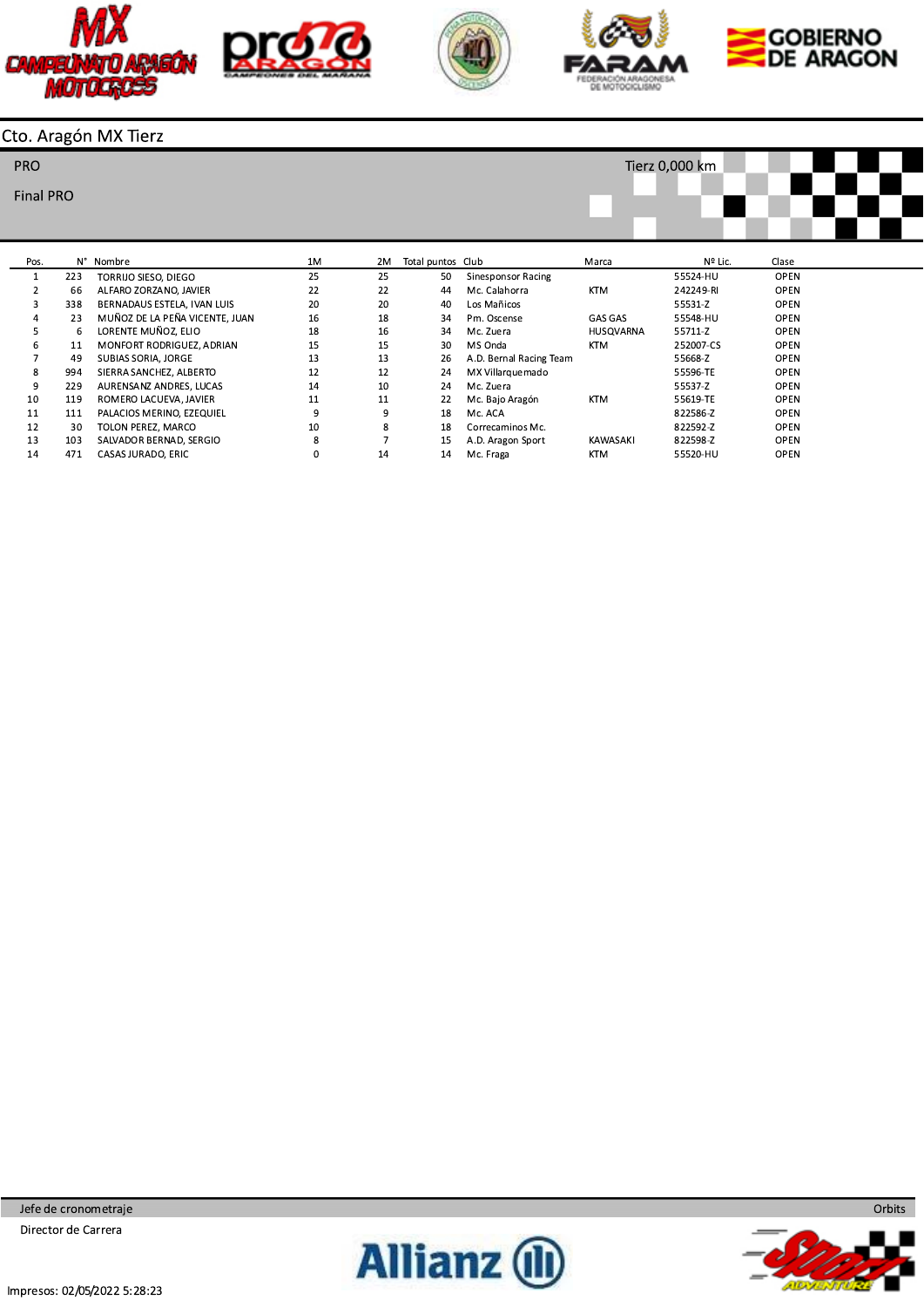









**DOCT**ure

|                |          | Cto. Aragón MX Tierz                            |                           |        |              |         |                  | <b>Clasificado por vueltas</b> |             |                          |
|----------------|----------|-------------------------------------------------|---------------------------|--------|--------------|---------|------------------|--------------------------------|-------------|--------------------------|
|                |          | EVO / Aficionados                               |                           |        |              |         | Tierz 0,000 km   |                                |             |                          |
|                |          |                                                 |                           |        |              |         | 01/05/2022 11:25 |                                |             |                          |
|                | 1ª Manga |                                                 |                           |        |              |         |                  |                                |             |                          |
|                |          | Carrera (15:00 y 2 Vueltas) iniciado a 11:47:01 |                           |        |              |         |                  |                                |             |                          |
| Pos.           |          | N° Nombre                                       | Club                      | Equipo | Marca        | Vueltas | Mejor Tm         | Dif. resp. 1°                  |             | Puntos Velocidad media   |
|                |          |                                                 |                           |        |              |         |                  |                                |             |                          |
| <b>EVO</b>     |          |                                                 |                           |        |              |         |                  |                                |             |                          |
| 1              | 74       | REY ALLUE, JUAN CARLOS                          | <b>Sinesponsor Racing</b> |        | YAMAHA       | 12      | 1:46.910         |                                | $\mathbf 0$ |                          |
| $\overline{2}$ | 20       | PEREZ OSANZ, JAVIER                             | <b>Sinesponsor Racing</b> |        | <b>HONDA</b> | 10      | 2:11.072         | 2 Vueltas                      | 0           | $\sim$                   |
| <b>OPEN</b>    |          |                                                 |                           |        |              |         |                  |                                |             |                          |
| $\mathbf 1$    | 359      | CUARTERO MIRAMON, RAUL                          | Mc. La Molilla            |        |              | 12      | 1:49.470         |                                | $\mathbf 0$ |                          |
| 2              | 215      | CRESPO SENDER, DAVID                            | MX Bº Magdalena           |        | <b>HONDA</b> | 12      | 1:49.015         | 0.936                          | 0           | $\sim$                   |
| 3              | 249      | MARTINEZ COTELO, SANTIAGO                       | Mc. La Torre              |        |              | 12      | 1:48.350         | 18.191                         | 0           | $\blacksquare$           |
| 4              | 98       | PAÑART MUR, EMILIO                              | <b>Sinesponsor Racing</b> |        | HUSQVARNA    | 12      | 1:49.076         | 20.243                         | $\mathbf 0$ | $\overline{\phantom{a}}$ |
| 5              | 25       | LLUCH LIARTE, JUAN CARLOS                       | Mc. Zuera                 |        | <b>KTM</b>   | 12      | 1:50.103         | 27.437                         | 0           | $\overline{\phantom{a}}$ |
| 6              | 492      | ARIE BORDETAS, IMANOL                           | Mc. Salvador              |        |              | 12      | 1:54.160         | 55.066                         | 0           | $\blacksquare$           |
| 7              | 655      | LOSANTOS AYENSA, ALBERTO                        | Mc. La Torre              |        | <b>KTM</b>   | 12      | 1:53.164         | 56.149                         | 0           | $\epsilon$               |
| 8              | 16       | BAUTISTA SERRANO, IVAN                          | Mc. ACA                   |        | YAMAHA       | 12      | 1:53.249         | 1:07.021                       | $\mathbf 0$ | $\blacksquare$           |
| 9              | 527      | RODRIGO LAIN, MARCO                             | Independiente             |        | YAMAHA       | 12      | 1:54.885         | 1:09.212                       | 0           | $\blacksquare$           |
| 10             | 317      | GRAMUN IBARZ, ALBERTO                           | Mc. Segre                 |        |              | 12      | 1:54.916         | 1:17.277                       | 0           | $\overline{\phantom{a}}$ |
| 11             | 1        | DOLS MATEU, FRANK                               | Mc. ACA                   |        |              | 12      | 1:53.482         | 1:17.911                       | 0           | $\alpha$                 |
| 12             | 194      | MARZA GAUCHIA, JOSE DANIEL                      | MS Onda                   |        | KAWASAKI     | 12      | 1:55.811         | 1:18.511                       | 0           | $\overline{\phantom{a}}$ |
| 13             | 28       | <b>BAILON ROY, JOSE LUIS</b>                    | Mc. ACA                   |        |              | 12      | 1:53.929         | 1:29.904                       | 0           | $\overline{\phantom{a}}$ |
| 14             | 707      | ARTIGAS MARIN, ESTIVEN                          | Mc. ACA                   |        | <b>KTM</b>   | 11      | 1:55.382         | 1 Vuelta                       | 0           | $\overline{\phantom{a}}$ |
| 15             | 87       | SANCHEZ BESCOS, OSCAR                           | Mc. ACA                   |        |              | 11      | 1:59.272         | 1 Vuelta                       | 0           | $\sim$                   |
| 16             | 298      | ROIG VALLES, IVAN                               | MS Onda                   |        |              | 11      | 2:00.209         | 1 Vuelta                       | 0           | $\overline{\phantom{a}}$ |
| 17             | 960      | KOTELNYKOV, VOLODYMIR                           | Mc. ACA                   |        |              | 9       | 2:37.691         | 3 Vueltas                      | $\mathbf 0$ | $\sim$                   |

| Márgen de victoria   | Velocidad media          | Mejor t° de vuelta | Meior Vel. | Mejor vuelta para           |
|----------------------|--------------------------|--------------------|------------|-----------------------------|
| 15.456               | $\overline{\phantom{a}}$ | 1:46.910           | -          | 74 - REY ALLUE, JUAN CARLOS |
|                      |                          |                    |            |                             |
| Jefe de cronometraje |                          |                    |            | Orbits                      |
|                      |                          |                    |            |                             |

Director de Carrera

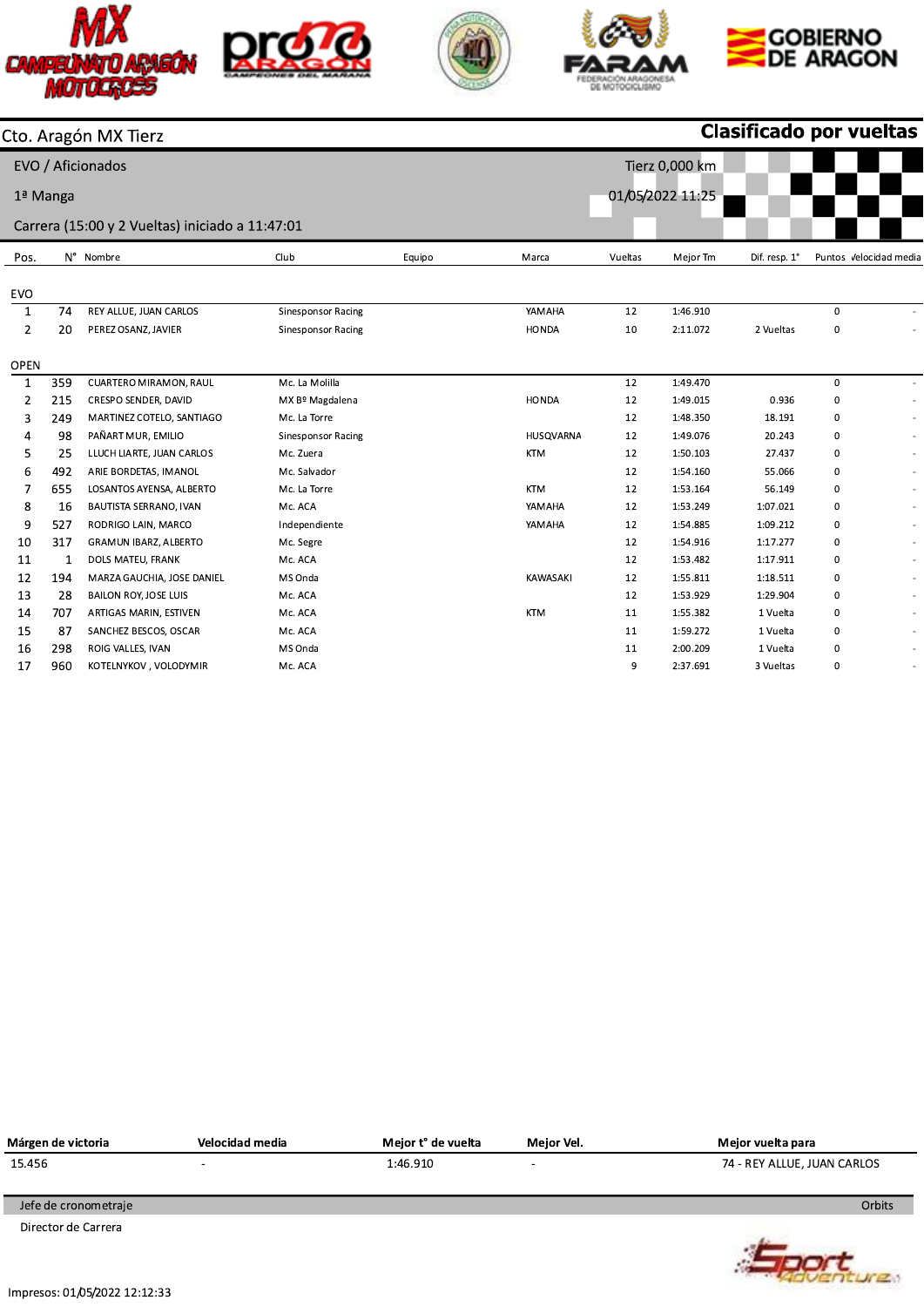









|                |          | Cto. Aragón MX Tierz                            |                           |        | Clasificado por vueltas |         |                  |               |             |                          |  |  |  |
|----------------|----------|-------------------------------------------------|---------------------------|--------|-------------------------|---------|------------------|---------------|-------------|--------------------------|--|--|--|
|                |          | EVO / Aficionados                               |                           |        |                         |         | Tierz 0,000 km   |               |             |                          |  |  |  |
|                | 2ª Manga |                                                 |                           |        |                         |         | 01/05/2022 13:10 |               |             |                          |  |  |  |
|                |          |                                                 |                           |        |                         |         |                  |               |             |                          |  |  |  |
|                |          | Carrera (15:00 y 2 Vueltas) iniciado a 13:20:23 |                           |        |                         |         |                  |               |             |                          |  |  |  |
| Pos.           |          | N° Nombre                                       | Club                      | Equipo | Marca                   | Vueltas | Mejor Tm         | Dif. resp. 1° |             | Puntos Velocidad media   |  |  |  |
| <b>EVO</b>     |          |                                                 |                           |        |                         |         |                  |               |             |                          |  |  |  |
| 1              | 74       | REY ALLUE, JUAN CARLOS                          | <b>Sinesponsor Racing</b> |        | YAMAHA                  | 12      | 1:46.189         |               | $\mathbf 0$ |                          |  |  |  |
| $\overline{2}$ | 20       | PEREZ OSANZ, JAVIER                             | <b>Sinesponsor Racing</b> |        | <b>HONDA</b>            | 10      | 2:08.010         | 2 Vueltas     | 0           |                          |  |  |  |
|                |          |                                                 |                           |        |                         |         |                  |               |             |                          |  |  |  |
| <b>OPEN</b>    |          |                                                 |                           |        |                         |         |                  |               |             |                          |  |  |  |
| $\mathbf 1$    | 98       | PAÑART MUR, EMILIO                              | <b>Sinesponsor Racing</b> |        | HUSQVARNA               | 12      | 1:46.824         |               | $\mathbf 0$ |                          |  |  |  |
| 2              | 215      | CRESPO SENDER, DAVID                            | MX Bº Magdalena           |        | <b>HONDA</b>            | 12      | 1:47.371         | 1.582         | $\mathbf 0$ |                          |  |  |  |
| 3              | 249      | MARTINEZ COTELO, SANTIAGO                       | Mc. La Torre              |        |                         | 12      | 1:47.265         | 23.667        | 0           | $\blacksquare$           |  |  |  |
| 4              | 25       | LLUCH LIARTE, JUAN CARLOS                       | Mc. Zuera                 |        | <b>KTM</b>              | 12      | 1:48.964         | 27.857        | $\mathbf 0$ | $\overline{\phantom{a}}$ |  |  |  |
| 5              | 359      | CUARTERO MIRAMON, RAUL                          | Mc. La Molilla            |        |                         | 12      | 1:49.448         | 40.576        | 0           | $\blacksquare$           |  |  |  |
| 6              | 492      | ARIE BORDETAS, IMANOL                           | Mc. Salvador              |        |                         | 12      | 1:52.211         | 1:09.555      | $\mathbf 0$ | $\omega$                 |  |  |  |
| 7              | 28       | <b>BAILON ROY, JOSE LUIS</b>                    | Mc. ACA                   |        |                         | 12      | 1:50.450         | 1:15.946      | 0           | ٠                        |  |  |  |
| 8              | 317      | <b>GRAMUN IBARZ, ALBERTO</b>                    | Mc. Segre                 |        |                         | 12      | 1:53.614         | 1:22.333      | 0           | $\sim$                   |  |  |  |
| 9              | 1        | DOLS MATEU, FRANK                               | Mc. ACA                   |        |                         | 12      | 1:51.906         | 1:25.059      | 0           | ٠                        |  |  |  |
| 10             | 707      | ARTIGAS MARIN, ESTIVEN                          | Mc. ACA                   |        | <b>KTM</b>              | 12      | 1:53.678         | 1:25.106      | 0           |                          |  |  |  |
| 11             | 194      | MARZA GAUCHIA, JOSE DANIEL                      | MS Onda                   |        | <b>KAWASAKI</b>         | 12      | 1:54.052         | 1:28.829      | 0           |                          |  |  |  |
| 12             | 16       | BAUTISTA SERRANO, IVAN                          | Mc. ACA                   |        | YAMAHA                  | 12      | 1:53.681         | 1:29.589      | 0           | $\overline{a}$           |  |  |  |
| 13             | 527      | RODRIGO LAIN, MARCO                             | Independiente             |        | YAMAHA                  | 12      | 1:54.847         | 1:32.667      | 0           | $\sim$                   |  |  |  |
| 14             | 655      | LOSANTOS AYENSA, ALBERTO                        | Mc. La Torre              |        | <b>KTM</b>              | 12      | 1:52.884         | 1:34.437      | 0           | $\overline{\phantom{0}}$ |  |  |  |
| 15             | 298      | ROIG VALLES, IVAN                               | MS Onda                   |        |                         | 12      | 1:55.349         | 2:21.028      | 0           |                          |  |  |  |
| 16             | 87       | SANCHEZ BESCOS, OSCAR                           | Mc. ACA                   |        |                         | 11      | 1:55.496         | 1 Vuelta      | 0           | $\blacksquare$           |  |  |  |
| 17             | 960      | KOTELNYKOV, VOLODYMIR                           | Mc. ACA                   |        |                         | 8       | 2:40.612         | 4 Vueltas     | $\Omega$    | $\blacksquare$           |  |  |  |

| 74 - REY ALLUE, JUAN CARLOS |
|-----------------------------|
|                             |
| Orbits                      |
|                             |

Director de Carrera